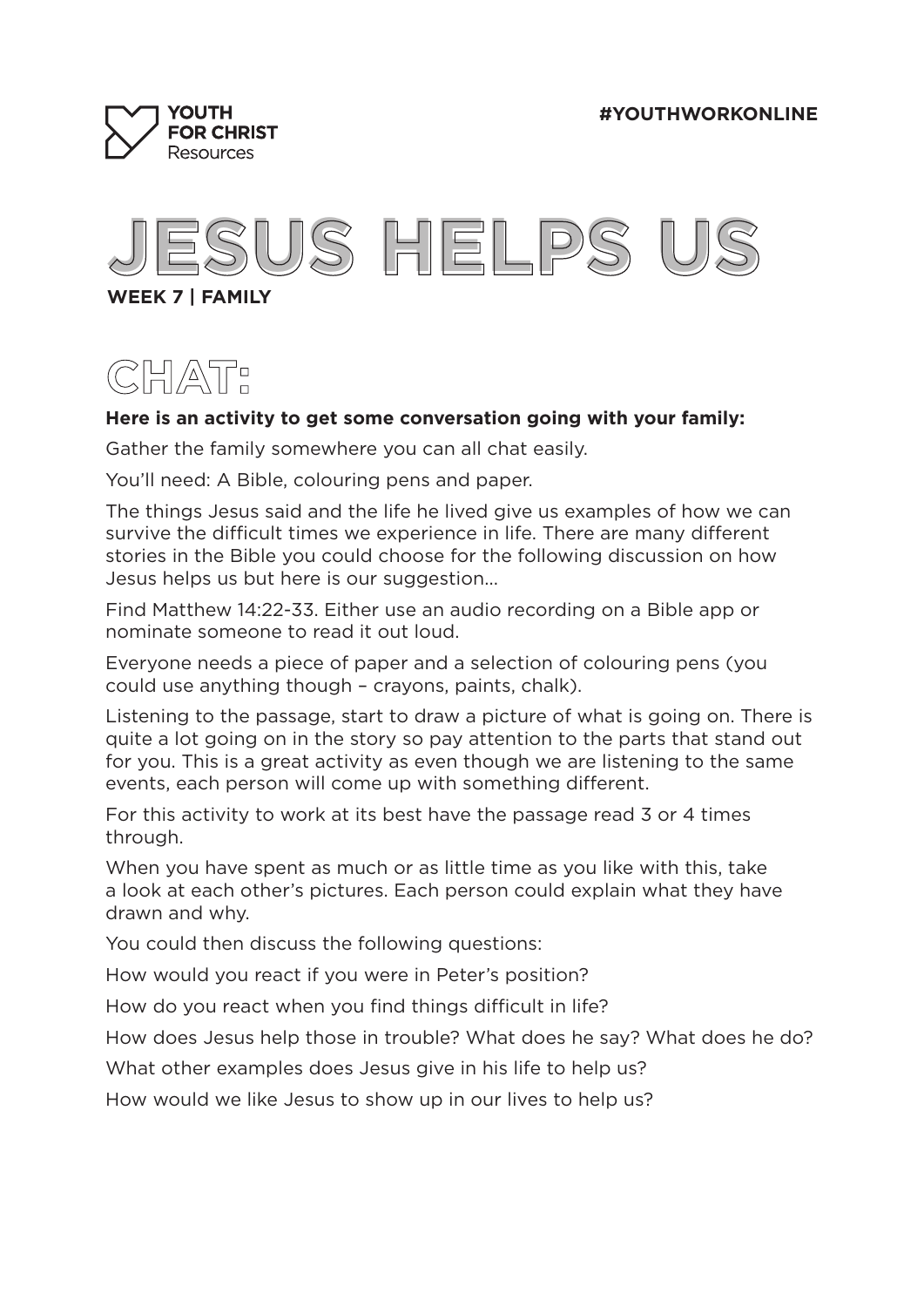

## **Here is a prayer activity to do with your family:**

Gather the family in a space where you have access to a source of water (a bathroom might work well).

You'll need: tin foil, container of water (e.g. a bath, sink, bowl, paddling pool)

No matter who we are, we all experience those moments or circumstances in life that can overwhelm us. It can feel like we are being thrown around in the middle of a storm. The Bible says that Jesus wants to help.

Using a piece of tin foil (one per person), make a boat like creation. This could be as simple or as elaborate as you like.

Fill up a 'container' with water and each place your boats onto the water.

Taking it in turns, each make some waves in the water using your hands, whilst telling God the things that feel like storms (things that you find difficult or overwhelming). You could do this quietly in your head or out loud.

When you have finished say the words 'Lord save us'. This could be spoken individually or all join in.

Each person can take a turn in making waves and talking to God.

When everyone has had their turn you could finish by all saying together: Jesus, you are the son of God.



# **Here is an activity to do together with your family:**

Gather the family together and find some space to have a race (like a corridor).

You'll need: bits of paper, pens and magazines or rolled up newspapers.

This activity focuses on thinking about how we can develop courage using Jesus' words in Matthew 14:27.

Using the bits of paper, write (or draw) something you need courage for. This could be in things like being brave in the dark, speaking to friends about your faith, facing fearful situations where family are poorly, completing school work that feels hard.

What might Jesus say to you to help you find courage? You could look at some of the words Jesus says to people in difficult situations that are recorded in the Gospel books of the Bible by having a flick through or Google it. See what other people in your family think Jesus might say to you. You could add these words onto the paper.

Now grab the bits of paper you've written on and create a start and finish line (you could use masking tape).